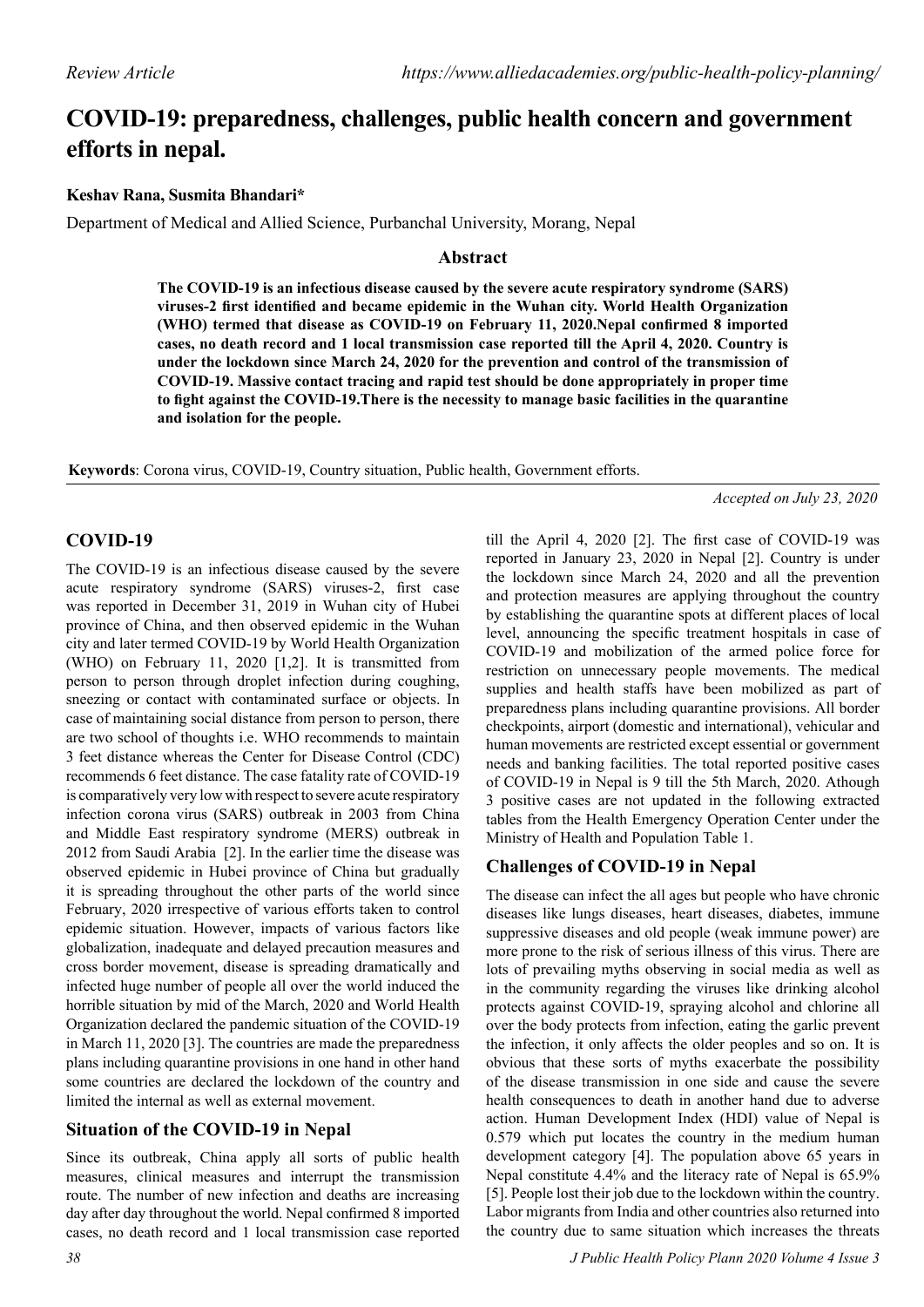*Citation: Rana K, Bhandari S. COVID-19: preparedness, challenges, public health concern and government efforts in nepal. J Public Health Policy Plann April 2020;4(3):38-40*

| <b>Province</b>       | Number of people staying in<br>quarantine | Number of people staying in<br>isolation | <b>Positive cases</b> | <b>Stock of PPE</b><br>Gown |
|-----------------------|-------------------------------------------|------------------------------------------|-----------------------|-----------------------------|
| Province 1            | 954                                       |                                          |                       | 1359                        |
| Province 2            | 995                                       | 22                                       |                       | 530                         |
| Bagmati Province      | 698                                       | 31                                       |                       | 2796                        |
| Gandaki Province      | 247                                       |                                          |                       | 753                         |
| Province 5            | 2378                                      | 18                                       |                       | 1043                        |
| Karnali Province      | 753                                       |                                          |                       | 1138                        |
| Sudurpaschim Province | 2382                                      |                                          |                       | 555                         |

*Table 1. Province-wise distribution of data relating to people staying in quarantine, people staying in isolation, positive cases and stock of PPE Gown.*

and challenges in the country because except one case, all the 8 confirmed cases were imported from various countries i.e. 2 cases from Belgium, 2 cases from India, 1/1 case from China, France, Quatar and UAE.

The government of Nepal is applying all sorts of efforts to tracing the vulnerable people who are exposed to confirmed cases and provision to stay the migrants who have travel history from infected areas in the quarantine. Although, placing in the quarantine becoming the challenge due to the unwillingness to stay at the quarantine, low level of sensitization, negligence, condition and facilities issues in the quarantine, loneliness and feeling of the healthy condition. Furthermore, in some local level quarantines, the health workers are bearing the threats and misbehave by the people. In addition to this, the response and behavior of the health workers, no declaration of special package of incentives to the health persons, insufficient or unavailability of the personal protective equipment and other medical procedures also becoming the challenge to the management of the quarantine and providing the health services to the confirmed cases as well as suspected cases. Open border remains another major challenge to the country because migrants and people near the no mans' line in the border are moving across the country secretly from unshielded area e.g. some persons who were kept in the India's quarantine along with other Nepalese labor migrants near the Kanchanpur district, entered into the Nepal by swimming the Mahakali river through the unshielded area.

#### **Public Health Concern**

The COVID-19 is spreading in various parts of the world as well as person to person day after day. As a cases incline above 1 million and 56,985 deaths all over the world, there is the fear and mental stress amid public against the COVID-19 in Nepal [6]. The concerned authority and responsible persons should promote the "staying at home" which is the best way. The urgency to launch the special package of the information, education and communication (IEC) for disease prevention and control as well as stress coping. The frequent monitoring and supervision of the quarantines as well as health desks through the concerned authority should be assured. It's better to launch informative sessions in every quarantines so that helps to discourage turnover/escaping rate of the people. The informative sessions supports to reduce the stresses, maintaining the social distance and promoting the health and hygiene behavior because viruses flourish in poor sanitation. This practices also promotes the healthy behavior (Infection, Prevention and Control-IPC) of the community people because people who are in quarantine also deliver the message to their family members and community, and they easily trust them.

Our advocacy and lobbying should be focused towards the availability of appropriate and adequate provision/management of the water, sanitation and hygiene (WASH) facility, fooding and lodging facility, and recreational facility in quarantine as well as isolation area. As a humanitarian nature, we have to behave like the human not to stigmatize the suspected cases and confirmed cases. Learning from the China, Europe, America and the whole world, this is critical time and tackle the COVID-19 by work together. Massive contact tracing and rapid test should be done appropriately in proper time to fight against the COVID-19. Build the trust and apply the advice given by WHO as well as the concerned health authority of the local and nationals, and encourage the people to seek the health services who have the travel history from infected areas and experiencing flue like signs and symptoms. The advocacy should be done to erase the myths among the public in one side and in another side the concerned authority enforce the laws targeting to discourage and prohibition of communicating such myths through the various media or person to person.

#### **Government Efforts**

As the infectious nature and no disease specific treatment yet of the COVID-19, we have to focus in the infection, prevention and control (IPC) measures. In context of Nepal, diseases are in its first stage and early second stage. The government is requesting to all the public, stay at home to prevent the outbreak from exacerbating. Abiding by the lockdown order issued by the government is a must to control measures of the outbreak. The Nepal Telecom and N-cell have been providing the awareness (message relating to COVID-19) through the specific provision of caller tune (ring back tone) in each and every dial call.

Under the leadership of the ministry of Health and Population, the screening facility is providing through the point of entry. The government has been proving the 24 hour operating health desk facility at Tribhuwan International Airport. Monitoring teams and health desks have been established at major border check-points and entrance points of district. The government of Nepal under the ministry of health and population (MoHP) have developed the COVID-19 Quarantine Operation and Management Guideline-2076, PPE use guideline for COVID-19, COVID-19 clinical management guideline. The government of Nepal managing the COVID-19 test facility from 7 different hospitals and treatment provision from 26 different hospitals in terms of the coverage [2]. After the detection of first local transmission confirmed case (34-year-old woman who is the sister-in-law of a COVID-19 infected person imported from UAE) in the country, the government of Nepal constricted in